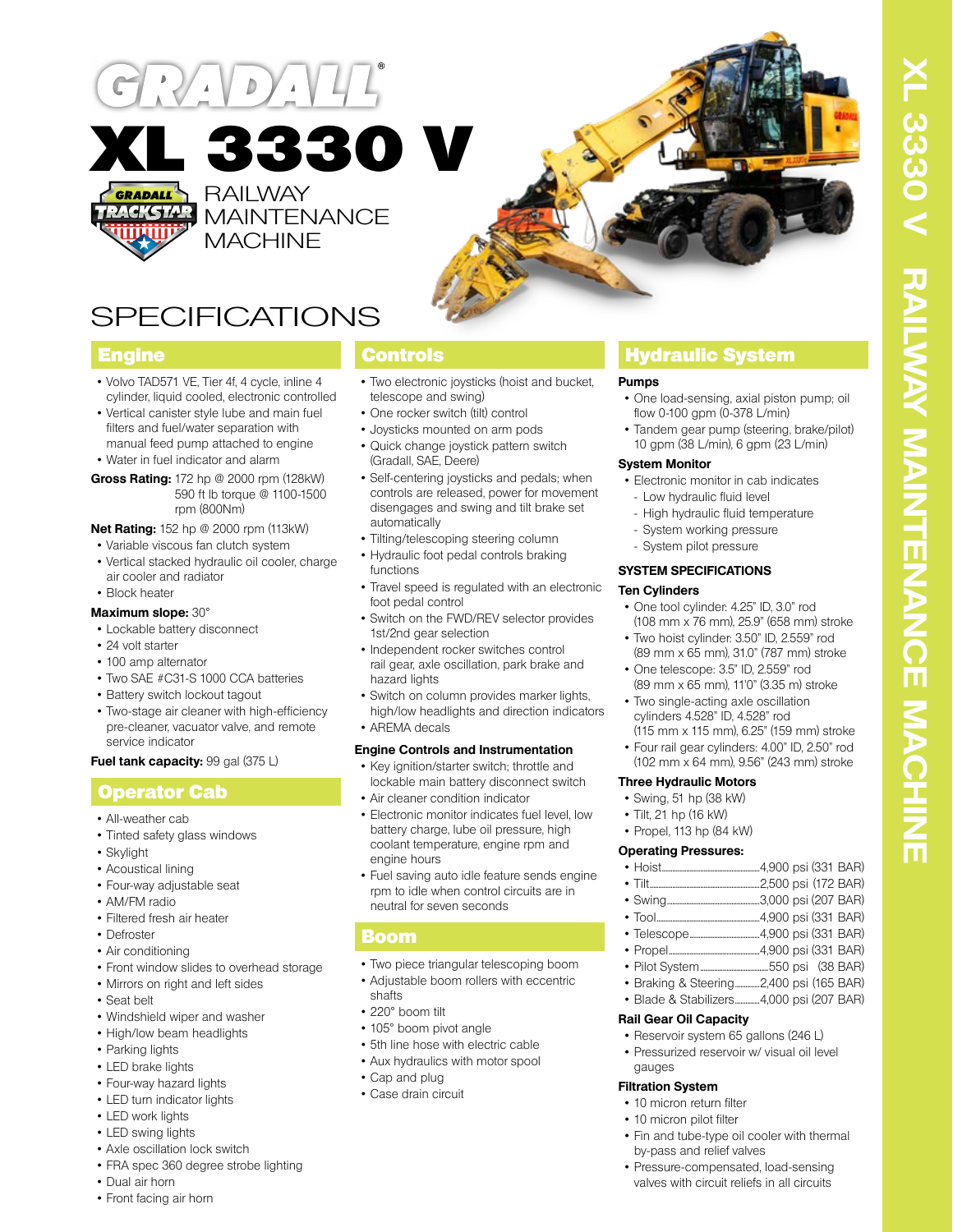### **Undercarriage**

- Full-time 4-wheel drive transfer case delivers power from the hydraulic drive motor to the drive axles
- Both axles equipped with internal wet-disc type service brakes
- Steering axle fitted with oscillation lock cylinders
- FRA Spec Travel Lighting and Alarms
- Offset Dual Tire and Rims
- Super single (optional)

**Tires:** Continental radial, OI/SO

**Axles:** ZF Model 3070 (FTF 2090)

**Transmission:** ZF Model HL 290

**Drive Motor:** Rexroth A6 Series, 160cc/Rev

## **Minimum Turning Radius:** 25'1" (7.65 m)

# Undercarriage Drive

- Variable displacement high torque piston motor powers two-speed power shift transmission
- Speed mode selection can also be done while moving
- Electronically operated travel alarm signals excavator movement

#### **Gradeability**

• 58%, limited by engine lubrication requirements

### **Tractive Effort**

#### • 23,705 (105kN)

#### **Travel speed on flat, level surface–mph (km/hr):**

|                    | <b>Creeper Mode</b> | <b>Standard Mode</b> |
|--------------------|---------------------|----------------------|
| <b>First Gear</b>  | 1.8 mph (2.9 kmh)   | 5.7 mph (9.2 kmh)    |
| <b>Second Gear</b> | 6.3 mph (10.1 kmh)  | 20.0 mph (32.2 kmh)  |

### **Swing**

• Priority swing circuit with axial piston motor

• Planetary transmission

**Swing speed:** 8.0 rpm

### **Swing Brake**

- Automatic spring-set/hydraulic release wet disc parking brake
- Dynamic braking provided by the hydraulic system

### Function Forces

**Rated Bucket Breakout Force:** 19,300 lb (86 kN)

**Rated Boom Force:** 22,075 lbs (98.2 kN)

## Weight

• Approximate working weight with 36" (914 mm) excavating bucket, fuel tank half full - 43,034 lbs (19,520 kg)

### Rail Gear

Guide wheel rail gear system allows the excavator to be propelled by the drive system of the machine.

- DMF 1650 (50,000 lbs. each) Hi-Rail axle assemblies.
- Frame assemblies are pinned on for easy installation and removal.
- 16" guide wheels (custom profile available)
- High-strength alloy steel axles
- Wheel brakes work in conjunction with excavator braking system
- Front and rear axles have 3" slotted suspension
- Hi-Rail gear controlled from operator cab
- Rail sweeps front and rear
- Tow bar plates front and rear
- Steering lock
- Rail gear cylinder guards

| <b>LOAD</b><br><b>POINT HEIGHT</b> |                                    | <b>LOAD RADIUS</b> |                |                 |                |                |                |                 |                |                |                |                 |                |                               |                |                |                 |                |
|------------------------------------|------------------------------------|--------------------|----------------|-----------------|----------------|----------------|----------------|-----------------|----------------|----------------|----------------|-----------------|----------------|-------------------------------|----------------|----------------|-----------------|----------------|
|                                    |                                    | $10'$ 0" (3.0 m)   |                |                 |                | 15' 0" (4.6 m) |                |                 | 20' 0" (6.1 m) |                |                |                 |                |                               |                |                |                 |                |
|                                    |                                    | On Tires           |                | <b>On Rails</b> |                | On Tires       |                | <b>On Rails</b> |                | On Tires       |                | <b>On Rails</b> |                |                               | On Tires       |                | <b>On Rails</b> |                |
|                                    |                                    | Over<br>End        | Over<br>Side   | Over<br>End     | Over<br>Side   | Over<br>End    | Over<br>Side   | Over<br>End     | Over<br>Side   | Over<br>End    | Over<br>Side   | Over<br>End     | Over<br>Side   | <b>Maximum</b><br>Radius      | Over<br>End    | Over<br>Side   | Over<br>End     | Over<br>Side   |
|                                    | 15' 0" (4.6 m)                     |                    |                |                 |                | 6630<br>(3005) | 6630<br>(3005) | 6630<br>(3005)  | 5975<br>(2710) | 4455<br>(2020) | 4455<br>(2020) | 4455<br>(2020)  | 3700<br>(1680) | 22' 7"<br>(6.9 <sub>m</sub> ) | 3690<br>(1675) | 3690<br>(1675) | 3690<br>(1675)  | 2965<br>(1345) |
| Above                              | 10' 0" (3.0 m)                     |                    |                |                 |                | 7870<br>(3570) | 7870<br>(3570) | 7870<br>(3570)  | 5825<br>(2640) | 5050<br>(2290) | 5050<br>(2290) | 5050<br>(2290)  | 3605<br>(1635) | 24'0''<br>(7.3 m)             | 3705<br>(1680) | 3705<br>(1680) | 3705<br>(1680)  | 2560<br>(1160) |
| Ground<br>Level                    | <b>BOOM LEVEL</b><br>8'6'' (2.6 m) |                    |                |                 |                | 8095<br>(3670) | 8095<br>(3670) | 8095<br>(3670)  | 5750<br>(2610) | 5160<br>(2340) | 5160<br>(2340) | 5160<br>(2340)  | 3565<br>(1615) | $24'$ $2"$<br>(7.4 m)         | 3725<br>(1690) | 3725<br>(1690) | 3725<br>(1690)  | 2490<br>(1130) |
|                                    | 5' 0" (1.5 m)                      |                    |                |                 |                | 8150<br>(3695) | 8150<br>(3695) | 8150<br>(3695)  | 5530<br>(2510) | 5245<br>(2380) | 5245<br>(2380) | 5245<br>(2380)  | 3450<br>(1565) | $24'$ $2"$<br>(7.4 m)         | 3775<br>(1710) | 3775<br>(1710) | 3775<br>(1710)  | 2405<br>(1090) |
|                                    | <b>At Ground Level</b>             |                    |                |                 |                | 7140<br>(3240) | 7140<br>(3240) | 7140<br>(3240)  | 5190<br>(2355) | 4920<br>(2230) | 4920<br>(2230) | 4920<br>(2230)  | 3275<br>(1485) | 23' 4"<br>$(7.1 \text{ m})$   | 3875<br>(1760) | 3875<br>(1760) | 3875<br>(1760)  | 2465<br>(1120) |
| <b>Below</b><br>Ground<br>Level    | $5'$ 0" (1.5 m)                    | 6285<br>(2850)     | 6285<br>(2850) | 6285<br>(2850)  | 6285<br>(2850) | 5565<br>(2525) | 5565<br>(2525) | 5565<br>(2525)  | 4920<br>(2230) | 4230<br>(1920) | 4230<br>(1920) | 4230<br>(1920)  | 3110<br>(1410) | 21'2"<br>(6.4 m)              | 3950<br>(1790) | 3950<br>(1790) | 3950<br>(1790)  | 2820<br>(1280) |
|                                    | 10' 0" (3.0 m)                     | 3855<br>(1750)     | 3855<br>(1750) | 3855<br>(1750)  | 3855<br>(1750) | 4095<br>(1855) | 4095<br>(1855) | 4095<br>(1855)  | 4095<br>(1855) |                |                |                 |                | 17'1''<br>(5.2 m)             | 3850<br>(1745) | 3850<br>(1745) | 3850<br>(1745)  | 3850<br>(1745) |

## **GRADALL Model XL 3330 V Rail Machine Rated Lift Capacity - LB (KG)**

**NOTE:** The above loads are in compliance with the SAE standard J1097 DEC2005. They do not exceed 87% of hydraulic lifting capacity or 75% of tipping capacity.

The rated lift capacity is based on the machine being equipped with 6,000 lb (2724 kg) counterweight, standard boom, standard tires, no auxiliary hydraulics and no bucket.

**NOTE:** Bucket adjustment values are 87% of the actual bucket weights.

The load point is located on the bucket pivot point, including loads listed for maximum radius.

Do not attempt to lift or hold any load greater than these rated values at specified load radii and heights. The weight of slings and any auxiliary devices must be deducted from the rated load to determine the net load that may be lifted.

Loads shown in shaded areas indicate the load is limited by tipping rather than hydraulic lift capacity.

**ATTENTION:** All rated loads are based on the machine being stationary and level on a firm supporting surface. The user must make allowance for particular job conditions such as soft or uneven ground, out of level conditions, side loads, hazardous conditions, experience of personnel, etc. The operator and other personnel must read and understand the operator manual before operating this machine. Rules for safe operation of equipment must be adhered to at all times.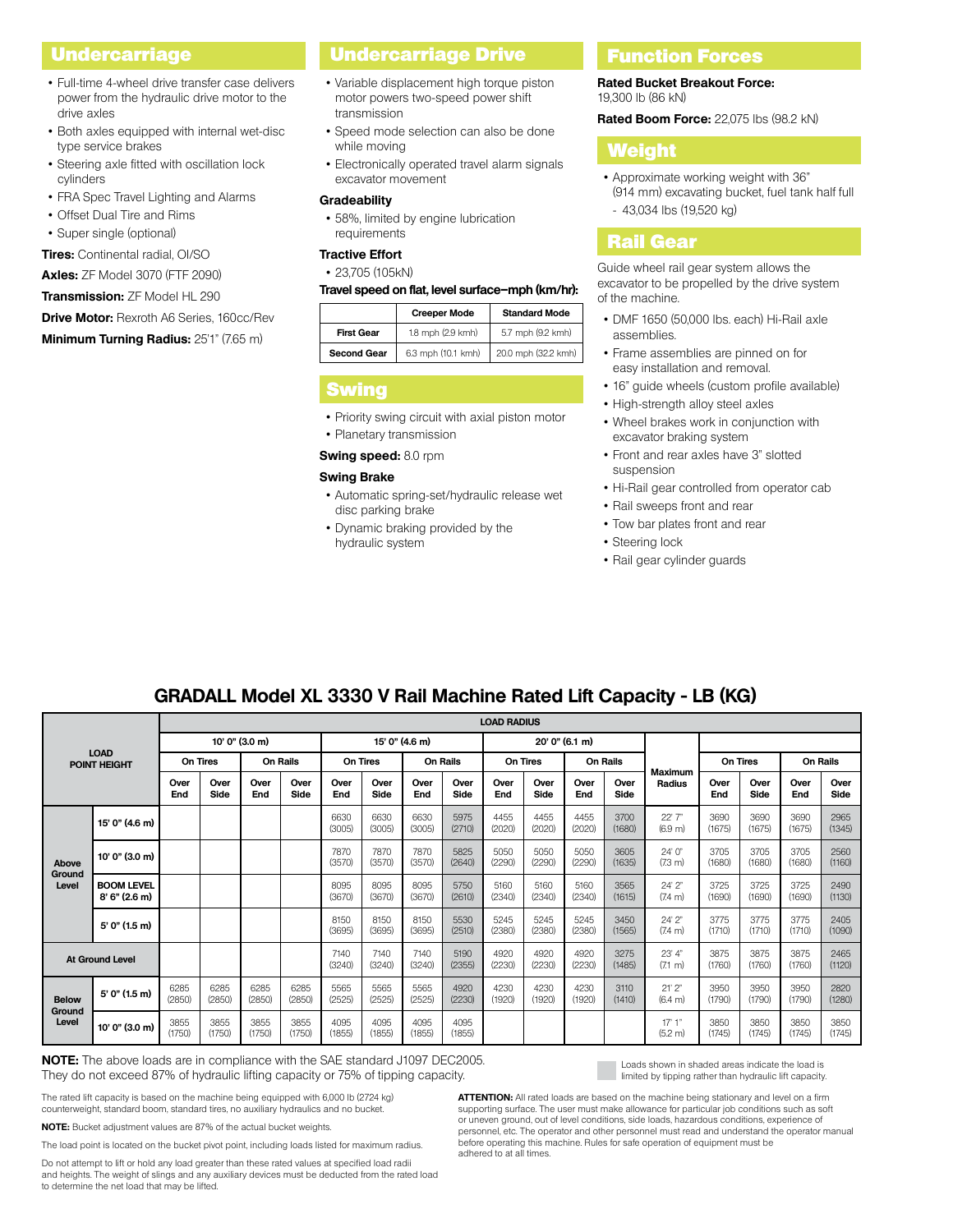

## **Dimensions**

- **A** Overall length with bucket open (travel position): 24'3" (7.4)
- **A1** Overall length without bucket (travel position): 20'11" (6.4)
- **A3** Overall length with bucket open (shipment position): 24'6" (7.5)
- **A4** Overall length with bucket closed (shipment position): 21'9" (6.6)
- **A5** Overall length without bucket (shipment position): 21'3" (6.5)
- **B** Overall height with bucket open (travel position): 12'10" (3.9)
- **B1** Overall height without bucket (travel position): 11'10" (3.6)
- **B2** Overall height with bucket open (shipment position): 11'6" (3.5)
- **B3** Overall height without bucket (shipment position): 10'11" (3.3)
- **C1** Width of upperstructure: 8'6" (2.6)
- **D** Minimum clearance, upperstructure to undercarriage: 3" (78 mm)
- **E** Swing clearance, rear of upperstructure: 7'6" (2.3)
- **F** Top of cab to groundline: 10'7" (3.2)
- **G** Clearance, upperstructure to groundline: 4'2" (1.3)
- **J1** Axis of rotation to centerline of fixed axle: 3'6" (1.1)
- **J2** Wheelbase of undercarriage: 8'9" (2.7)
- **J3** Axis of rotation to front of undercarriage: 7'0" (2.1)
- **J4** Nominal overall length of undercarriage: 12'3" (3.7)
- **J5** Axis of rotation to front option attachment pin: 6'9" (2.1)
- **J6** Axis of rotation to rear option attachment pin: 4'9" (1.4)
- **K** Overall width undercarriage: 8'6" (2.6)
- **N** Ground clearance (per SAE J1234): 11" (275 mm)
- **AA** Maximum radius at groundline: 27'3" (8.3)
- **AB** Maximum digging depth: 18'5" (5.6)
- **AC** Maximum depth for 8' level cut: 16'6" (5.0)
- **AD** Minimum radius of 8' level cut at depth "AC": 6'5" (2.0)
- **AF** Maximum depth of vertical wall which can be excavated: 2'3" (0.7)
- **AG** Minimum level cut radius with bucket flat on groundline: 10'11" (3.3)
- **AH** Minimum radius at groundline: 5'10" (1.8)
- **AK** Boom pivot to groundline: 6'5" (2.0)
- **AL** Boom pivot to axis of rotation: 1'11" (585 mm)
- **AP** Bucket tooth radius: 3'10" (1.2)
- **AQ** Boom pivot angle: 30° Up and 75° Down
- **AS** Bucket pivot angle: 165°
- **AU** Maximum telescoping boom length (boom pivot to bucket pivot): 22'3" (6.8)
- **AV** Minimum telescoping boom length (boom pivot to bucket pivot): 11'3" (3.4)
- **AW** Telescoping boom travel: 11'0" (3.4)
- **AX** Bucket tilt angle (both sides of center): 110°
- **BA** Maximum radius of working equipment: 28'0" (8.5)
- **BB** Maximum height of working equipment: 22'8" (6.9)
- **BC** Maximum bucket tooth height: 20'10" (6.3
- **BD** Minimum clearance of bucket teeth, with bucket pivot at maximum height: 15'6" (4.7)
- **BE** Minimum clearance of fully curled bucket at maximum boom height: 10'5" (3.2)
- **BF** Minimum clearance of bucket teeth at maximum boom height: 9'11" (3.0)
- **BG** Maximum height of working equipment with bucket below groundline: 14'9" (4.5)
- **BH** Radius of bucket teeth at maximum height: 23'9" (7.2)
- **BJ** Minimum radius of bucket teeth at maximum bucket pivot height: 17'1" (5.2)

Specifications subject to change without notice. Metric units are meters (m) unless noted. Machines shown may have optional equipment.